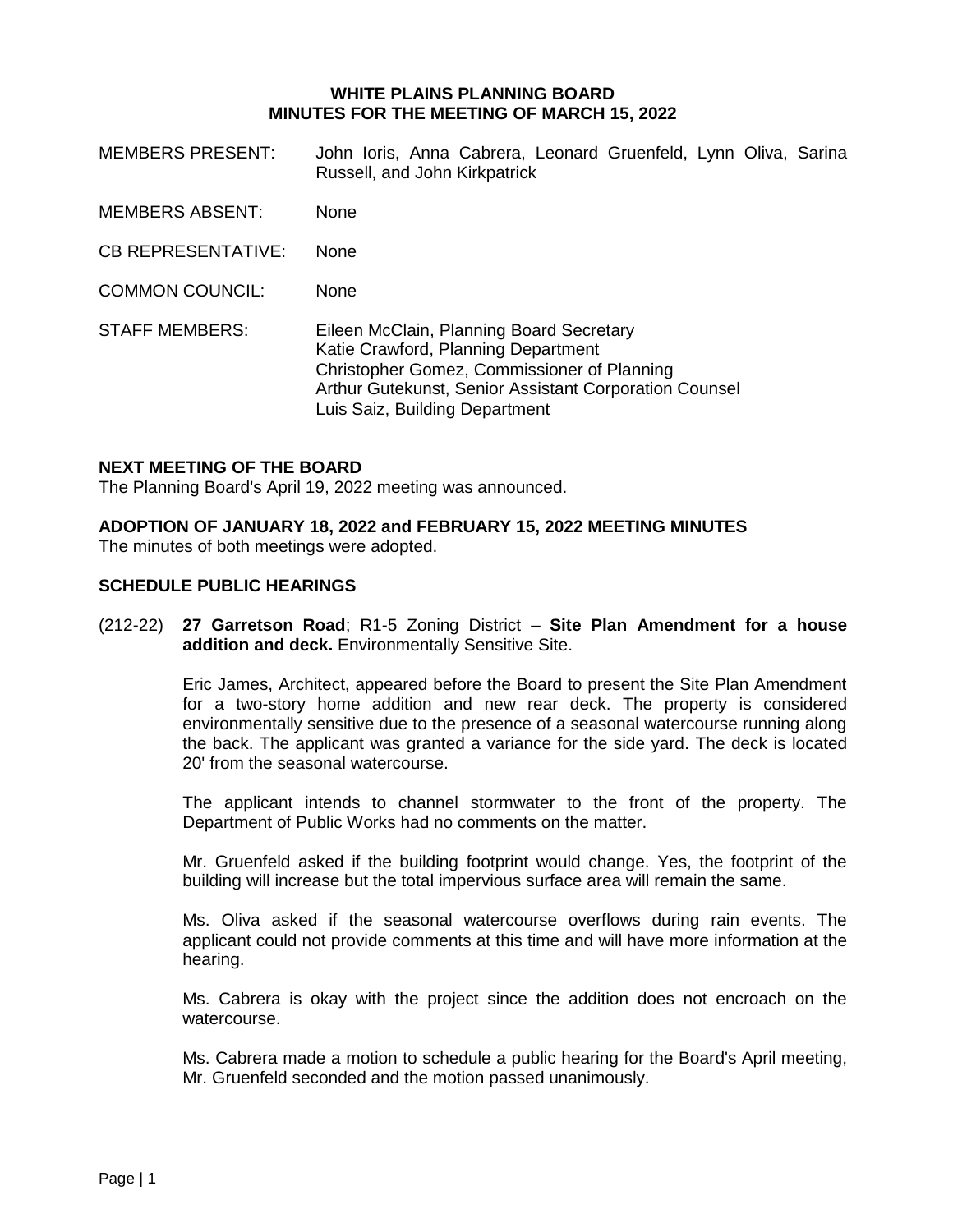# **PUBLIC HEARINGS**

No public hearings.

# **OTHER**

#### (257-21) **Kensico Apartments** – 60 South Kensico Avenue – **Site Plan Application for a Three Story, 12-Unit Apartment Building.**

Peter Gaito Jr. Architect, appeared before the Board to present the Site Plan Application for a 3-story, 12-unit apartment building located at 60 S Kensico Avenue. The development is proposed on an existing surface parking lot in a multi-family residential zoning district. The applicant plans to lower the grade along S Kensico to allow cars to travel in and out of the parking area. The building is setback 25' from the roadway.

Mr. Kirkpatrick asked what materials will be used on the exterior. A composite material that mimics the vinyl and stucco on neighboring properties.

Ms. Russell asked what the unit mix will be. Studios and one bedrooms, there is a parking space for each unit proposed.

Mr. Gruenfeld asked if the proposed screening will block headlights from shining into the lower floor apartment windows. Yes, hedges will block the headlights.

Ms. Oliva expressed concern over construction activities taking place so close to other residences. The applicant will be required to follow a robust construction management plan.

Ms. Cabrera feels that the project is a major improvement over existing conditions.

The Board is awaiting further staff comments. No action was taken at this time.

## (208-22) **40 Chatterton Parkway** – **One Year Extension of the Site Plan Approval for a Six-Unit Building**. Environmentally Sensitive Site.

Tina Lynch, owner and contractor, appeared before the Board to request a one year extension for the approved Site Plan at 40 Chatterton Parkway. No changes are proposed.

The Department of Public Works is reviewing construction drawings and the applicant intends to file for building permits within the next few months. The applicant requested an extension because substantial construction has not been completed.

Ms. Cabrera, Mr. Gruenfeld, and Ms. Russell would like to see the project built.

Ms. Oliva made a motion to approve the one year extension for the approved site plan, Ms. Cabrera seconded and the motion carried unanimously.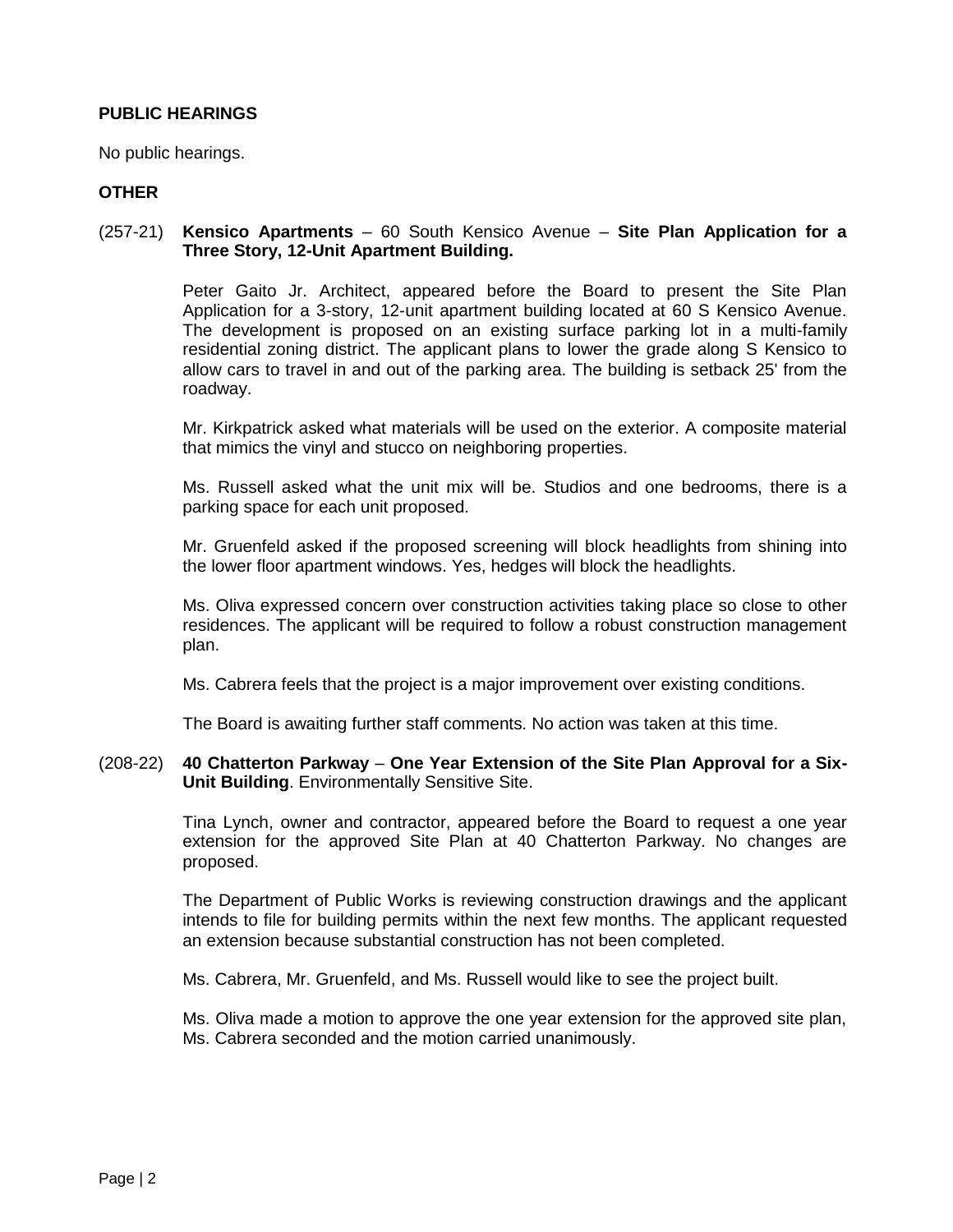(209-22) **Mount Hope AME Zion Church** – 65 Lake Street; B-3 Zoning District – **One-year extension of site plan and special permit for construction of a building addition of 56 apartments.** – Environmentally Sensitive Site. Common Council referral.

> Annie Kline, Attorney appeared before the Board to request a one year extension for the approved Site Plan at 65 Lake Street. No changes are proposed to the approved plan. The applicant is securing financing and is expected to begin construction activities by July 2022.

Mr. Gruenfeld abstained from the vote due to an existing professional relationship.

The Board had no further comments.

Ms. Cabrera made a motion to send a letter to the Common Council stating no objection to extending site plan approval, Ms. Oliva seconded, the motion carried. Mr. Gruenfeld abstained.

## (210-22) **Sprint / T-Mobile** – 70 Ferris Avenue; RM-0.4 Zoning District – **Amendment to the Special Use Permit to Upgrade an Existing Facility**.

David Kenny, Attorney, appeared before the Board to present the Sprint/T-Mobile eligible facility application at 70 Ferris Avenue to amend the Special Use Permit to upgrade the existing facility.

There are currently six antennas and the applicant proposes three more for nine antennas total. The applicant is awaiting comments from the Department of Public Works, the applicant plans to comply with their comments.

Chairman Ioris asked what color the antenna will be. They will be an off-white/greyish color to blend in with the sky.

Ms. Russell asked when the existing installation was approved. In 2013. They need to be upgraded every 2-3 years to adapt to changes in technology.

Mr. Gruenfeld made a motion to approve the Special Permit, Ms. Russell seconded, the motion passed. Ms. Oliva abstained.

# (211-22) **Sprint / T-Mobile** – 333 West Post Road; RM-1.5T Zoning District – **Amendment to the Special Use Permit to Upgrade an Existing Facility**.

David Kenny, attorney, appeared before the Board to present the Sprint/T-Mobile eligible facility application at 333 West Post Road to amend the Special Use Permit to upgrade the existing facility.

There are currently six antennas on the roof, and the applicant proposes adding three more, for nine antenna total antennas. The existing antennas will be relocated to the back of the building away from W Post Road to enhance service in a new direction.

Ms. Oliva would like to minimize the visibility of the facility from the neighborhood.